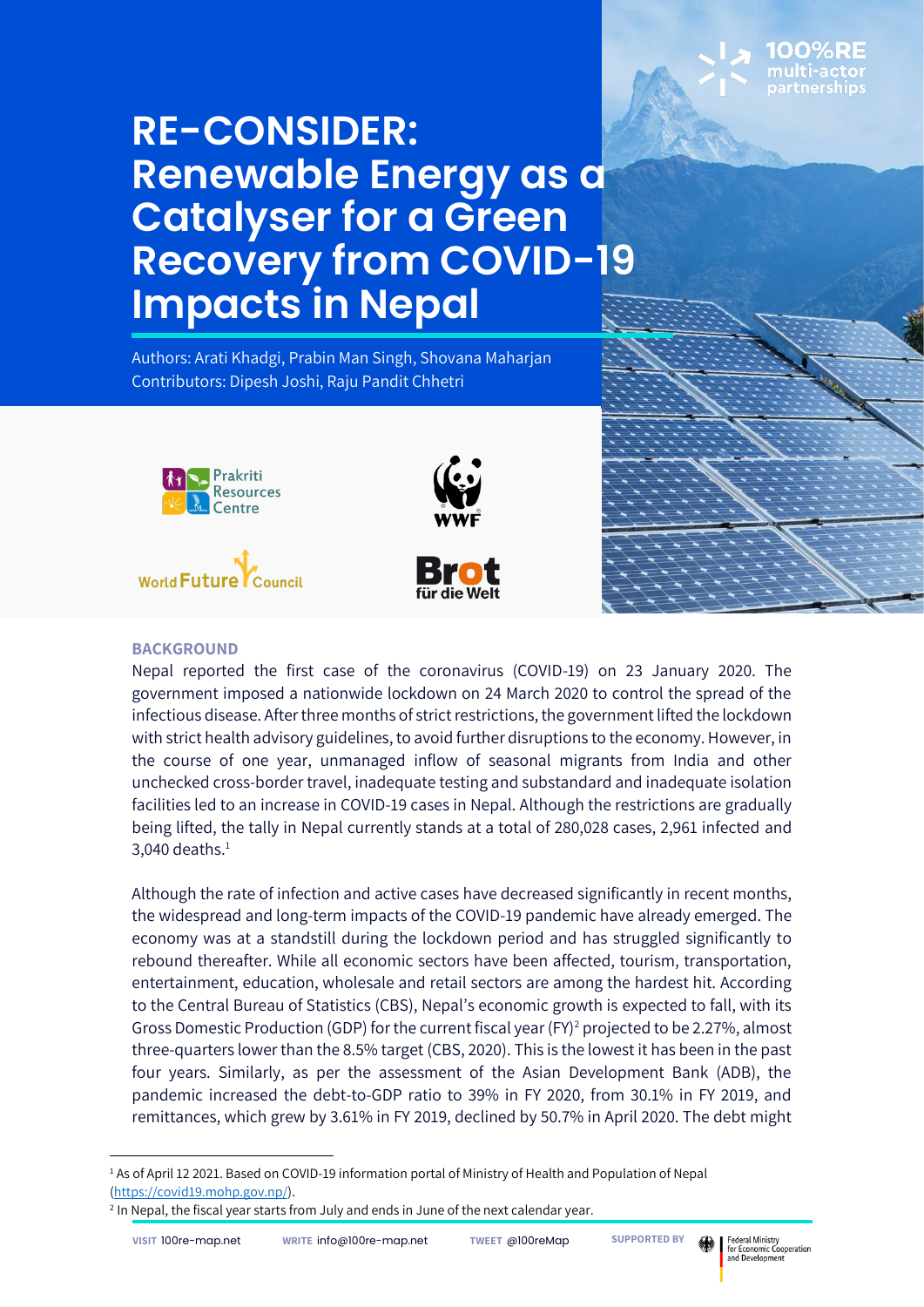

further increase to 43.4% in FY 2021 as growth dips and the primary balance worsens as a result of measures and expenditures to fight the pandemic and support recovery. The ADB further projects that the economy may lose about 4.7% of total employment, or 997,000 jobs, in FY 2020–FY 2021 (ADB, 2020).

The Government of Nepal responded to the crisis through various policy, institutional, fiscal and monetary measures. Some of the major efforts are highlighted below:

- **Formation of COVID Crisis Management Centre (CCMC) led by the Deputy Prime Minister:** The CCMC was established with the objective to conduct all types of countermeasures against COVID-19 in a coordinated manner through joint efforts of civil servants, security agencies and all stakeholders at the central, provincial and local levels.
- **Formation of Nepal Relief, Resilience and Recovery Advisory Committee by the Ministry of Finance:** This Committee was tasked with advising the CCMC on the government's resources mobilisation and funding requirements.
- **Preparation of National Recovery Plan:** The government assigned the National Planning Commission (NPC) to study the impact of the COVID-19 pandemic on economic, social, and other sectors and prepare policies and strategies to recover from the crisis. The NPC requested suggestions from experts in various fields, organisations (government and nongovernmental agencies) as well as the private sector. Taking the suggestions on board, the NPC is in the process of preparing a plan, which will underpin next fiscal year's annual plan. The draft version is not yet available for public review. However, for relief and recovery of different socio-economic sectors, the NPC has come up with five strategies:
	- 1. Resume the operation of industry and businesses affected by COVID-19;
	- 2. Create new employment opportunities and increase the income of citizens;
	- 3. Re-prioritise nationally important projects based on the impacts of COVID-19;
	- 4. Consider the pandemic as an opportunity to adopt modern technologies and new development methods for socio-economic transformation;
	- 5. Develop self-reliant internal production systems for sustaining the supply of goods and services.
- **Creation of a dedicated programme on public health and economic recovery**: Around NPR 90.69 billion (approx. USD 1 billion) has been allocated in this year's fiscal plan for improving health services, such as the purchase of medicines, provision of financial incentives (temporary salary increase) and free health insurance for doctors and health workers serving at the frontline, construction of new hospitals and upgrading existing hospitals and increasing testing for COVID-19 infections. In addition, the government introduced an economic recovery package to revive industries and businesses affected by the pandemic, defer tax payments and provide concessional loan facilities to severely affected economic sectors (Ministry of Finance, 2020).
- **Establishment of "the Corona Virus Infection Prevention, Control and Treatment Fund (CPCTF)"**: The Federal government has established the CPCTF to provide emergency funds during the pandemic. The fund has received donations from various national/international organisations and individuals. The domestic sources of funding included the Nepal Oil Corporation, Nepal Telecom, offices under the Ministry of Finance, Nepal Stock Exchange, various banks, corporative and individual donations (Sapkota, et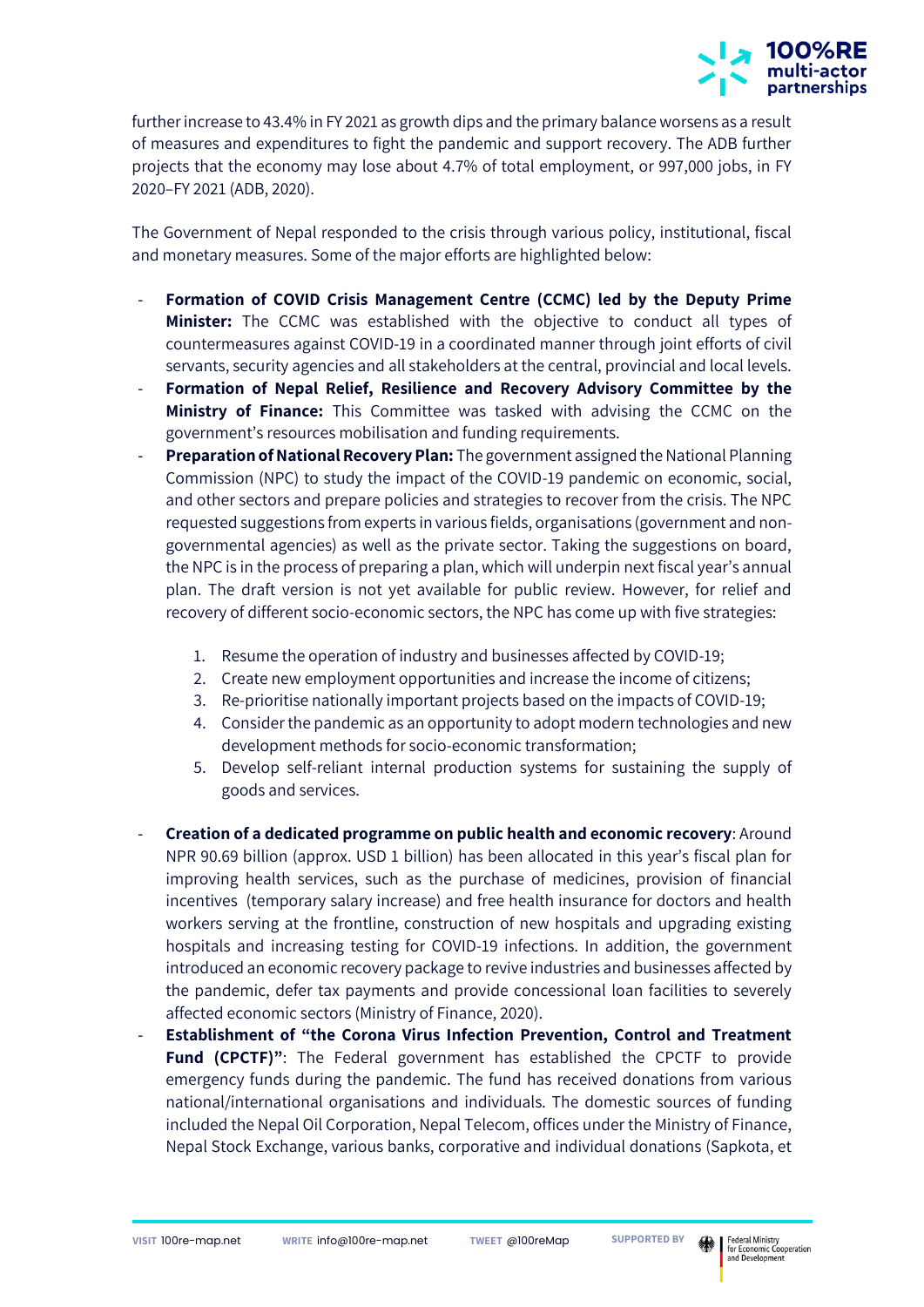

al., 2020). According to the COVID-19 expenditure unveiled by the government, around USD 30 million from the CPCTF was spent on importing medical goods and equipment.<sup>3</sup>

#### **COVID-19 AND ENERGY**

As many other sectors of Nepal's economy, COVID-19 has also severely affected energy generation and utilisation. The NPC has reported a significant gap in progress of energy generation in the last fiscal year (NPC, 2020). The Nepal Electricity Authority has reported a decline of about 20-25% in peak demand and around a 30- 35% drop in energy demand during the lockdown. Even the decentralised energy services



(mostly coming from renewables) have been adversely affected by the pandemic.

In rural areas, besides for lighting purposes, energy is consumed for running facilities for economic activities, such as mills for processing agricultural products, masonry, carpentry, and others. During the lockdown, these activities were shut down or halted. Thus, most of the entities supplying off-grid electricity at community level, such as micro-hydro, were either closed or running with minimal operation due to low demand. This, in turn, affected smallholder farmers and small enterprises and has had a major impact on poor people's livelihoods and resilience to cope with further effects from the coronavirus crisis. On the contrary, decline (around 70%) in the imports of petrol, diesel, and aviation turbine fuels from India, due to restriction of movement across borders, had reduced the use of fossil fuels during the lockdown. The unavailability of petroleum products also brought the realisation that indigenous, reliable and locally available sources of energy in the country need to be tapped into. Thus, in order to build back from the COVID-19 impacts on the economy and to meet the increasing demand of energy arising from its repercussions on different facilities, additions to the ongoing energy supply should be explored.

Nepal's energy resources are classified into three categories: traditional, commercial and alternative. Traditional energy resources mostly consist of biomass, i.e. fuel wood from forests and tree resources, agricultural residues coming from agricultural crops and animal dung in dry form. Commercial energy resources include coal, hydroelectricity, and petroleum products. Renewable energy (RE) options in Nepal include a range of commercial, distributed and off-grid energy solutions based on alternative energy sources like wind, solar, hydro etc. These include biomass-related options (biogas, liquid biofuel, briquettes, improved cooking stoves, pellets etc.), solar, wind, geothermal and micro/pico hydropower. Of these renewable energy technologies, micro-hydro, biogas, improved cooking stove, solar photovoltaic (PV) home systems, and solar water heaters are becoming popular and are at varying stages of commercialisation. However, technologies such as solar cookers, solar dryers, briquettes, and

<sup>3</sup> <https://english.khabarhub.com/2020/14/104350/>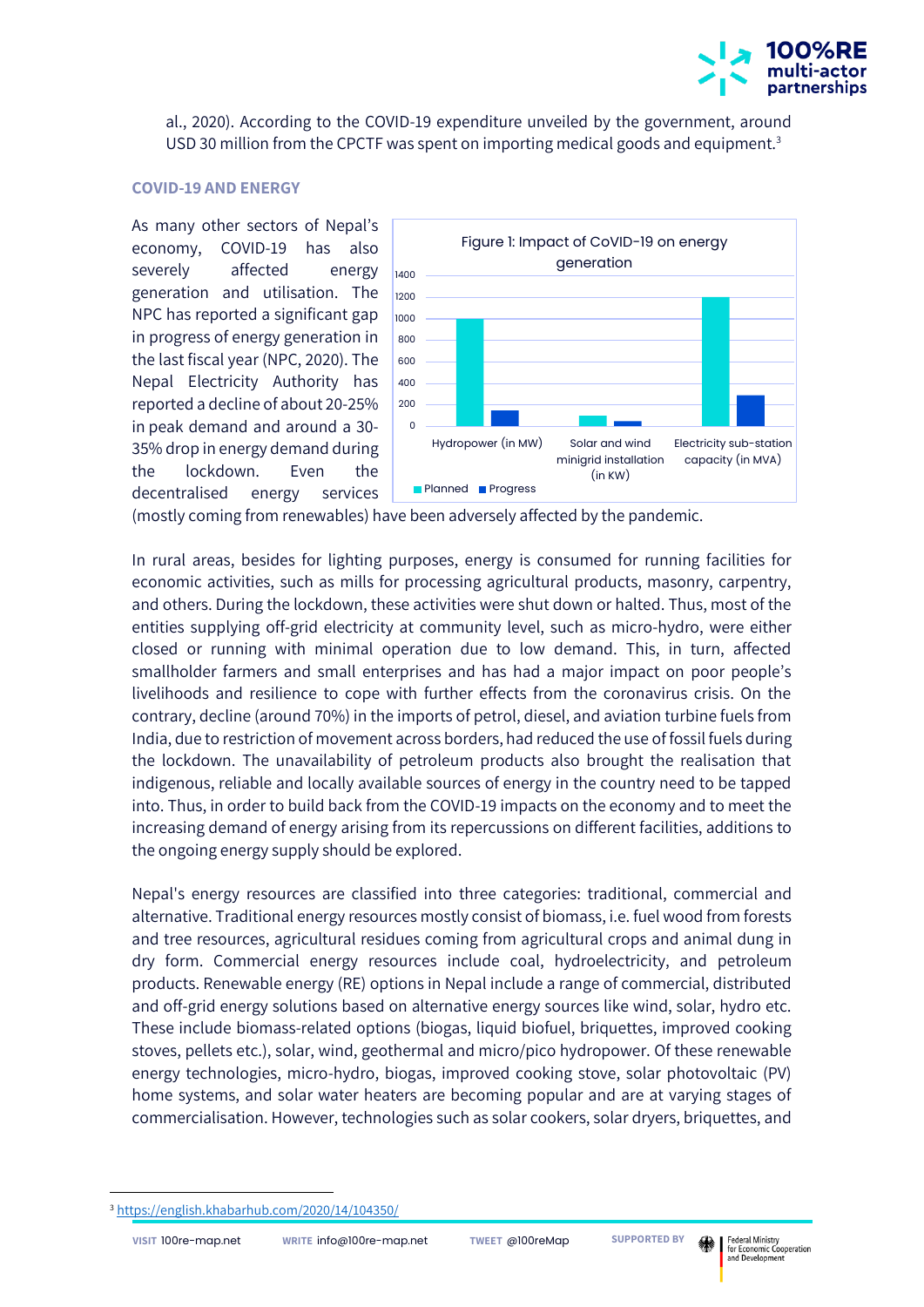

resources such as wind and geothermal, are only still in the research and demonstration stage, and will thus need more time and investment for commercialisation.

The share of RE in Nepal is only 3.2% (MoF, 2020). Currently, Nepal's total installed electric capacity is 1,355 MW which includes 1,233 MW from hydro, 68 MW from renewables and 54 MW from thermal (uses coal and other fossil fuels). Electrification has already reached up to 90% of households, where 80% have been supplied by the grid and 10% by off-grid electrification. To date, 3.6 million households have benefitted through various clean energy options promoted by the government (AEPC, 2019). However, only 8% of people in rural areas have access to



electricity due to challenges in rural electrification arising from topography and isolated settlements (WECS, 2010). Thus, for rural households, off-grid technologies seem attractive and economically feasible.

The estimated total potential of different RE sources in Nepal is as follows: 62.5 x 10<sup>3</sup> MWp of solar energy; 3,000 MW of wind power; 2100 MW solar power potential for grid connection; 78.5 MW of Micro-hydro; and 1.3-2.9 million household level biogas plants (WECS, 2010). As a biofuel, biodiesel can be produced from non-edible oils and bioethanol from molasses. There is a huge potential to convert waste into energy from biomass to produce biomass briquetting, pellets and improved cooking stoves. Given the abundant hydro resources and surplus electricity during the wet season, production of hydrogen through water electrolysis is being considered in Nepal but it's still in the research phase. Despite the immense potential of RE in the country, Nepal largely relies on imported fossil fuels and biomass to meet its energy demand. Different available renewable energy technology options are not harvested and utilised across different economic sectors to the full extent. Despite the severe effects on public health and the economy, the COVID-19 pandemic can be an opportunity to explore the potential of RE in the country as a way of 'greening' the recovery plans and programmes and generate income opportunities for poor and marginalised people through RE development. RE can reduce the dependency on imports and tackle energy poverty, which can spur additional growth if also used for productive uses, thereby making Nepal's economy more resilient.

### **ROLE OF RE IN NATIONAL RECOVERY**

The National Recovery Plan, which is currently being prepared by the National Planning Commission, has identified 14 specific areas that need to be prioritised in order to effectively recover from the negative impacts caused by the COVID-19 pandemic. These are: i) Public Health Service; ii) Sectors related to transport, aviation, hotel, recreation and tourism; iii) Small and Medium Scale Enterprises, including options for export promotion; iv) Provision of Social Security and Gender Inclusion and Social Inclusion for poor, vulnerable and marginalised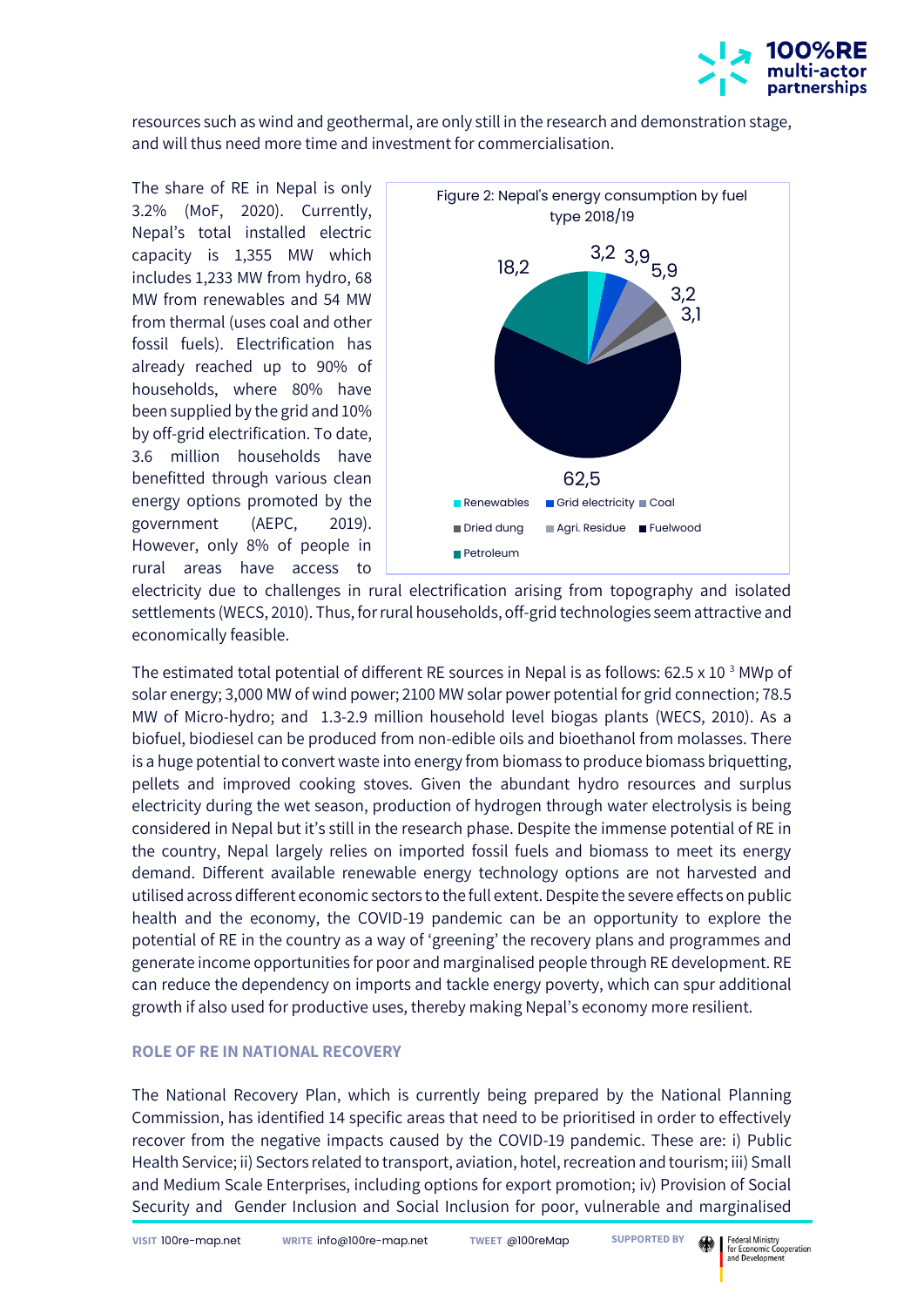

people; v) Agricultural Products; vi) Employment Generation; vii) Educational System; viii) Measures to Reduce Poverty, Inequality and Social Exclusion; ix) Options for Migration, Foreign Employment and Remittances; x) Sectors that face damage and loss due to COVID-19 and which are in need of rescue or relief; xi) Challenges and Opportunities presented by COVID-19; xii) Plan for Building Back Better; xiii) Macro Economy; xiv) Promotion of Economic Dynamics.

Of the various economic sectors that the Plan identifies as needing support and revival, this policy brief focuses on health and the tourism sector, as there is considerable scope of integration of RE in these two sectors. During the pandemic, it became apparent that Nepal's health sector needs to be significantly more resilient, and the tourism sector was hit particularly hard by the impacts of the restrictions due to COVID-19.

## **I. Health**

The unprecedented situation caused by COVID-19 has exposed the unpreparedness of the Nepalese health system to manage such a pandemic. The lack of human resources, inadequate logistic chain management and insufficient and inadequate laboratory facilities for testing COVID-19 have jeopardised the public health system and escalated the pandemic in Nepal (Shrestha, et al., 2020). Furthermore, COVID-19 has also disrupted healthcare services for emergency and regular health services due to the shift in priorities. Nepal already faces high maternal mortality (239 maternal deaths per 100 000 live births) and child mortality (39 deaths per 1000 live births) and COVID-19 has compounded challenges in accessing emergency and regular health services for all (Ministry of Health, New ERA, & IFC, 2017). Despite the government's efforts to set up hospitals for treating COVID-19 patients, most private health care services have halted their services, severely affecting reproductive, maternal, and child health services and those with chronic health conditions and non-communicable diseases.

The government's response action under health and medical support includes: building additional quarantine and hospital bed capacity; establishing laboratories with testing capacity; allocation of isolation wards in private hospitals; scaling up critical care capacity; introduction of health insurance; and provision of additional financial incentives to medical and health personnel.

However, a prompt emergency response to COVID-19 depends on reliable energy access. Health facilities have many energy requirements, including: electricity for health services and medical equipment (such as ventilators); thermal requirements related to sterilisation; space and water heating; and incineration. As COVID-19 cases are growing, the demand for these health services is also increasing (UNDP, 2020). The ability of frontline facilities to treat infected populations is based on the assumption that hospitals, medical equipment and medicines are fully functioning and safe, with access to sufficient, uninterrupted and reliable electricity (Ogunbiyi, 2020). Many health facilities located in remote locations do not have access to reliable power supply. This makes cold chain and refrigeration for certain types of treatment and vaccine impossible for rural populations who are already vulnerable due to socioeconomic conditions.

With exponential growth of cases, the current supply of electricity, which is based on hydropower, will not be sufficient. Apart from the mainstream source of electricity, Nepal should focus on harnessing RE to meet the increasing demand posed by the pandemic or, indeed, future pandemics. Introduction of a hybrid system (solar and hydropower) can improve healthcare provision by supplying additional electricity for preserving vaccines and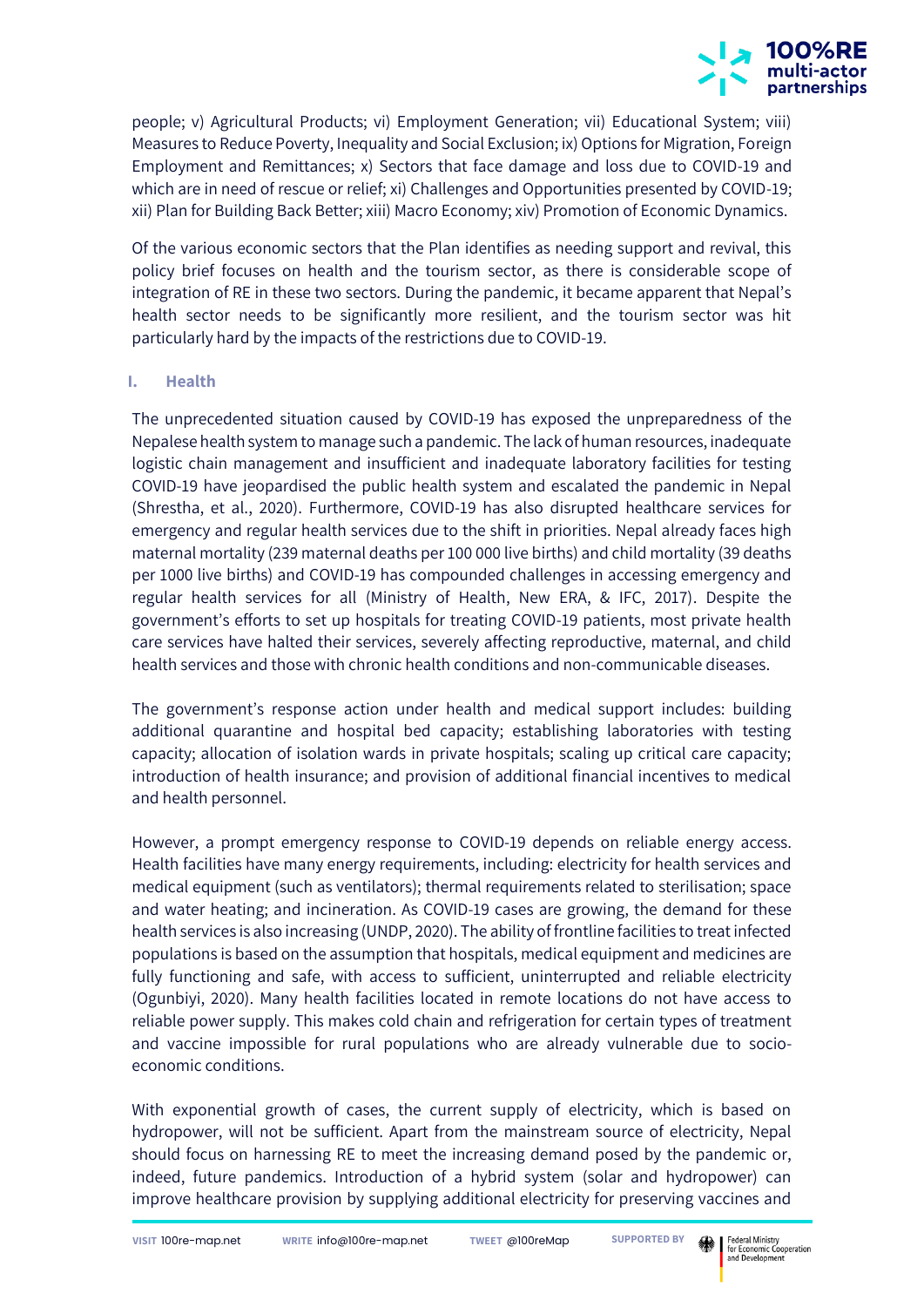

antibiotics or for operation of intensive care units (ICU) with ventilators. Each hospital could have its own solar-powered refrigerators or basic power backup to improve its preparedness to fight against the pandemic and any similar future circumstances. Furthermore, off-grid RE solutions (stand-alone and mini-grid systems) could provide cost-effective, rapidly deployable, reliable options for the electrification of healthcare facilities in rural areas. Thus, shifting towards REs could transform the ability and capacity of the health service in the current crisis, as well as support recovery.

## **II. Tourism**

The tourism sector contributes nearly 8% of the country's GDP and generates nearly 7% of the total employment in the country. It is the most attractive sector for private investment, accounting for 22% of the total number of industries registered and 7.6% of total investment made in FY 2019/20. However, the COVID-19 pandemic has hit tourism sector hard and has forced a re-evaluation of the country's tourism plans and programmes. The government has postponed its 'Visit Nepal Year 2020' campaign, which had set a target of welcoming 2 million tourists into the country.

A rapid assessment conducted by the Institute for Integrated Development Studies and UNDP projected a negative growth rate for accommodation and food services, transport, storage and communication sectors in FY 2019/20. These sectors form the backbone of the tourism industry. India, China and the United States of America are the top three origin countries for tourist arrivals in Nepal. Yet, these are among the worst affected countries by the COVID-19 pandemic. Three-quarters of tourists come to Nepal for holidays, recreation and trekking and mountaineering and most of these will get postponed, if not cancelled, during the pandemic. It was estimated that the foreign currency loss from the decline of tourist inflows will increase to USD 400 million in 2020 (UNDP, 2020). Many associated sub-sectors to tourism, such as hotels, restaurants and bars, handicrafts, tours and travels, and trekking and mountaineering reported losses due to pandemic. The Hotel Association of Nepal estimated a loss of at least NPR 3 billion (approx. USD 25 million). These losses continue to mount while the pandemic has not yet been brought under control and it is proving to take more time for the tourism industry to bounce back to its 'business as usual' situation. One immediate effect of this has been a deterioration of employment in the tourism sector as many businesses failed to pay their workers' salaries. It is estimated that 25% will lose their job in the sector. Apart from this, many tourism-linked sectors, such as agriculture, retail, entertainment etc., have also experienced spill-over impacts.

The government has introduced a recovery programme to revive the country's economy and provide relief. A total of NPR 150 billion (approx. USD 1.5 billion) is allocated in this fiscal year to support COVID-19 affected small and medium tourism-based industries through concessional loans (Ministry of Finance, 2020). Similarly, investments are allocated for building tourism infrastructure across Nepal and to introduce subsidies on tax, fees and interest. These concessions aim to increase the self-reliance of Nepal and might possible extent indirectly to the energy sector.

The tourism sector is characterised by high levels of energy consumption. Transportation, including aviation and shipping, hotels and accommodation and food and beverages distribution are energy intensive sectors. Transportation alone accounts for nearly 25% of greenhouse gas (GHG) emissions in the world (Sims & Schaeffer, 2014) and for around 45% in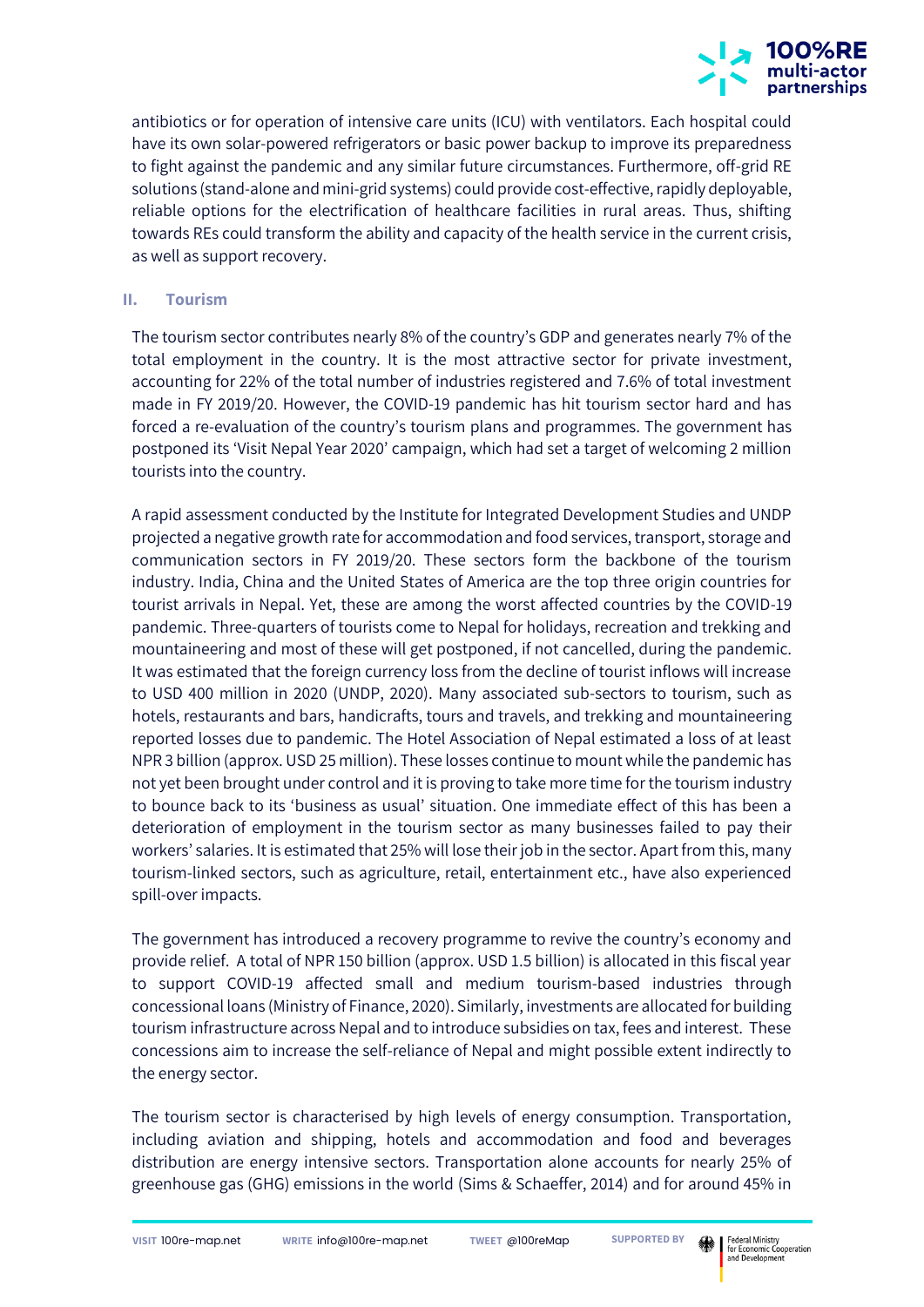

Nepal.<sup>4</sup> Lighting and heating in hotels and the production and supply of food and beverages for travellers consumes large amounts of energy. These sectors are mainly powered by fossil fuels, which are costly and a major source of GHG emissions. In Nepal, tourism is mainly based on exploration of nature, adventure and mountaineering, and largely run by small and medium-scale businesses. There is considerable potential to switch energy consumption from fossil fuels to RE in transportation and heating and lighting in hotels and restaurants. This could add value to the industry in terms of lower costs for energy supply, a degree of selfsufficiency among operators, and the benefits of being labelled as "green" or "eco-friendly" tourism.

## **Conclusion and Recommendations**

Although Nepal has abundant sources of RE, it is not being explored or harnessed due to various technological and economic barriers. As energy is the basic resource for economic development of any country, Nepal should consider RE for reviving the economic sectors and making it resilient to stresses and shocks, such as pandemics, for now and in the future. The government is contemplating plans and strategies to build back better from COVID-19. There is a huge opportunity for mainstreaming renewable energy in all the five strategies of the NPC described in the preceding section. Moreover, the fifth strategy, i.e. the development of selfreliant internal production systems for sustaining the supply of goods and services, is very closely linked to, and dependent on, the production of and consumption of locally available energy sources for domestic (energy) services. Thus, research and innovation in the field of RE should be prioritised to sustain the supply of renewable energy services. In order to integrate RE into all development sectors, it is firstly important to comprehend the role of energy in all the sectors and amend plans and budgets accordingly. However, the government has so far not done this. For instance, while costs are allocated for increasing and improving medical facilities, there is no mention of the energy and investment needs in the current budget speech for additional electricity supply that increased medical appliances will require to operate.

To support the sectors hit hardest and revitalise Nepal's economy, the government should consider increasing the RE share in general and, more specifically, deploy RE to revive the health and tourism sector.

### **I. General:**

**Integrate energy into all development sectors:** Revival of key economic sectors demands extensive use of energy. The post COVID-19 recovery plans and programmes must promote and integrate RE to drive the economic revitalisation across different impacted sectors. The government must account for COVID-19 impacts to the energy sector and for secondary and tertiary impacts to the different sectors in the National Recovery Plan being formulated by the NPC. In addition, connecting the recovery issue with the issue of energy poverty can boost development and make the country and its people more resilient.

Invest in RE technologies: The government must invest in, and build technical capacity to harness, all types of RE sources, including solar, wind and pico/micro hydropower, to their full potential to better prepare and protect the economy from future pandemics and other economic shocks and disruption.

<sup>4</sup> <https://www.iea.org/countries/nepal>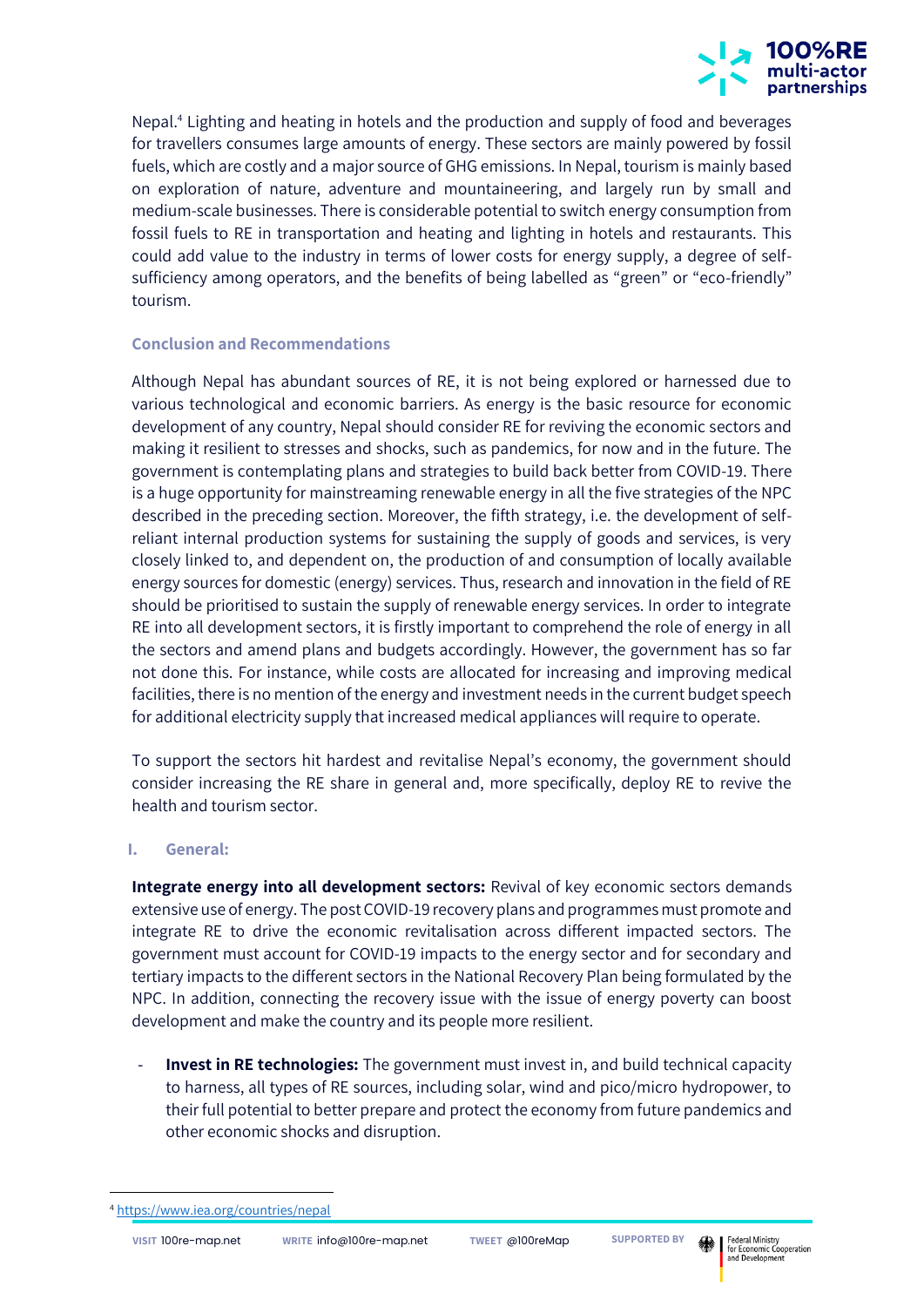

- **Minimise damage:** The government should support those sectors hit hardest by the economic breakdown to minimise the number of bankruptcies and other adverse social impacts.
- **Revitalise the economy:** By investing in the future, the government can revitalise the economy, create innovation and spur sustainable growth. RE is an effective tool to revitalise the economy because: it provides energy, which is desperately needed; it creates jobs and innovation; it decreases import dependency; and it makes the economy more resilient. This should include setting up training programmes for installation and maintenance of solar home systems (SHS) and off-grid solutions.
- **Partnership:** The government should look for ways to expand international cooperation, green recovery partnerships, climate partnerships, etc. for increasing investment and technology and skills transfers.
- Set targets: Setting a 100% RE target makes sense as it gives a clear signal and creates certainty for investors on where the energy journey of Nepal is heading.

## **II. Health:**

- Government and private sector investments into the health sector must prioritise RE solutions to support health facilities and services. This could include mini-grid installation or SHS.
- In urban areas, solar PV systems could be integrated with the existing grid electricity to fulfil the increasing demand for electricity for refrigeration or operation of ICUs and ventilators.
- In rural areas, off-grid electricity should be generated from solar to run health posts and to deliver basic services.
- The government should introduce subsidies or concessions to private healthcare centres that are powered by RE; especially in rural areas.

## **III. Tourism:**

- Post COVID-19 tourism recovery plans and programmes must promote nature-based tourism.
- To revive the tourism sector, the government can provide special incentives (in the form of subsidies, tax leverages, etc.) to sub-sectors described above (such as hotels, restaurants, homestays, etc.) which integrate RE options (electric cooling, integrated collector storage, solar) in their day-to-day services.
- Promotion of RE must be tied to concessional loan programmes for small and mediumsized enterprises in tourism sectors in relief, concession, and economic recovery plans.
- Major touristic destinations in Nepal, such as Lumbini, Pokhara, and protected areas, should be declared as zero emission zones by promoting e-transportation and REgenerated lighting and heating.
- All trekking and hiking routes should be powered by renewable energy for lighting, cooking and heating.